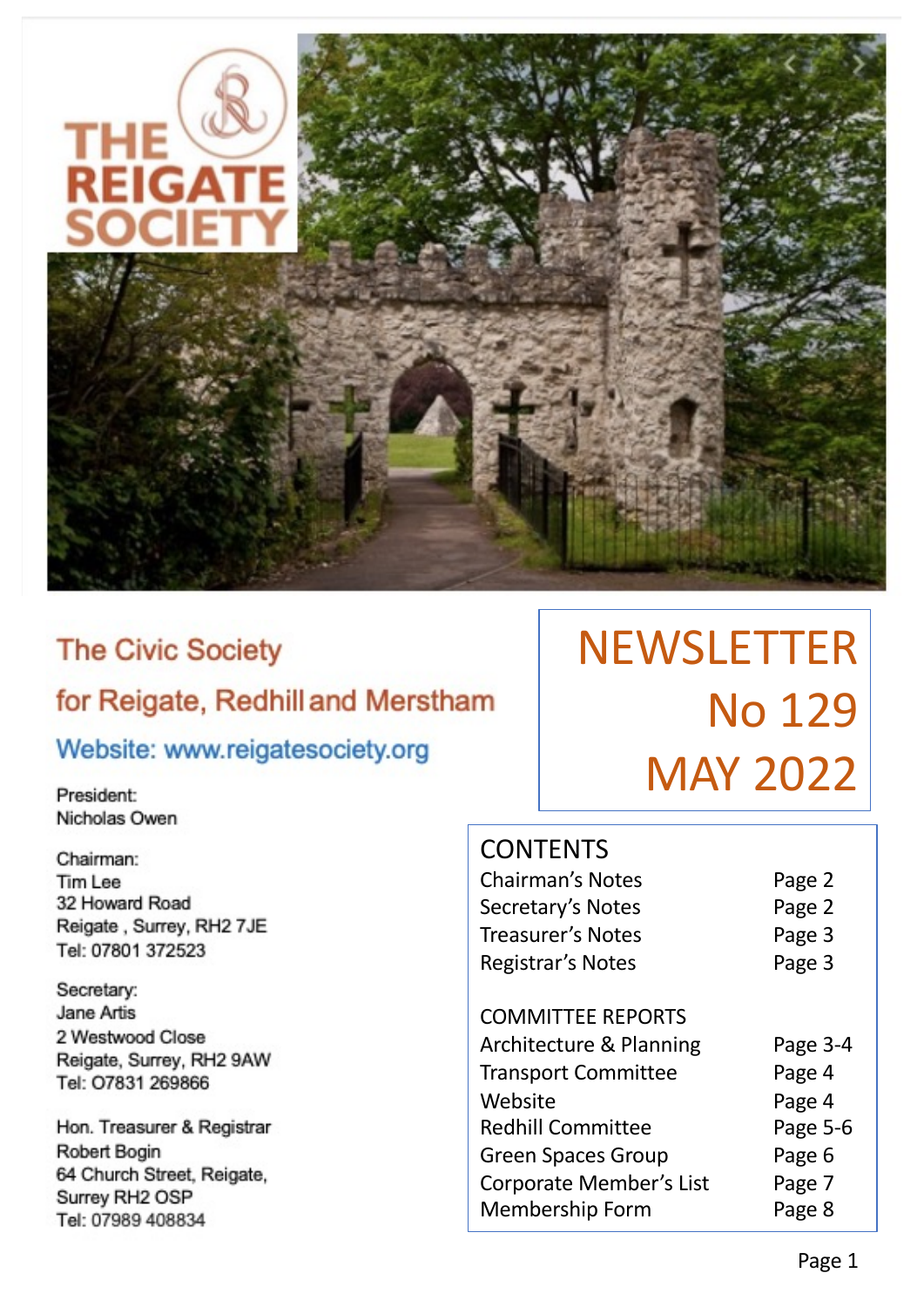# **RS CHAIRMAN'S NOTES – TIM LEE**

It is nice to see the warmer weather and lighter evenings finally upon us and it is good to be able to get back to having face to face committee meetings as the government Covid restrictions have been fully relaxed.

For 2022 I believe that the Society would benefit from a refresh to help prepare it for the future. With this in mind we have been undertaking a refresh of the Society's constitution and structure. This refresh will include the introduction of new Committees, new aims and strategies as well as a new logo. Once the draft of this is finalised, it will be discussed at the next Council meeting in May and then formally approved by all members and trustees at the AGM later this year.

We will need willing volunteers from our membership and beyond with the appropriate knowledge and skills to take on the roles that are required. Thank you for all the responses to the questionnaire that was sent out to get a better idea of people's skills and expertise.

### Live zoom events

In February we held a live zoom event - Planes, Trains & Buses which was a great success and these meetings continue to be well attended and on relevant subjects.

We will consider physical meetings. However, the fact is that meetings held on Zoom are useful to many people and increase attendance. For this reason, Zoom meetings will definitely continue.

The next meeting is scheduled for May 15<sup>th</sup> on River Pollution - National and Local perspectives - please see the programme of meetings below for further events.

### The new Green Spaces Group

The Natural Amenities Committee has been regenerated and refreshed and is now the Green Spaces Group with a new Chairman, Martin Bacon. We are very grateful to Martin for taking this group on, forming a new membership and outlining their aims and objectives.

The group has new Facebook and Twitter pages which can be viewed for regular updates and posts. This new implementation of social media is a great example of what can be achieved and I would love to see this level of communication for other committees and the Society as a whole in order to keep us relevant to the local community. This is why we need the people with the time and correct skills to help run and co-ordinate these communication tools.

Finally, on a personal note, it has unfortunately been difficult for me to undertake the role of Chairman along with my own responsibilities as a small business owner and parent. I will therefore be looking to step down as Chairman after this year to allow someone else to take up the role who can do the job better justice. I believe that the Society has suffered with a lack of people in key roles for a while now and it would be good to see a team of people to take it forward with the new constitution in place.

### The Queen's Platinum Jubilee 2022

To mark the 70th year of the queen's reign, The Reigate Business Guild are working on a project to help celebrate by asking local schools and societies to provide colourful images and artwork that will be installed within the arches of the Reigate tunnel. The Reigate society will help support this celebration by providing some artwork to go with the many other pictures from other groups and schools.

### **SECRETARY'S NOTES – JANE ARTIS**

### **Programme of Meetings**

| 16th May | - Zoom Meeting River pollution - National and Local perspectives |
|----------|------------------------------------------------------------------|
| 19th May | - Council meeting                                                |
| 4th July | - Society AGM                                                    |

- 15th August Zoom Meeting TBC
- 17th October Members meeting and Civic Awards 2022 TBC **Page 2**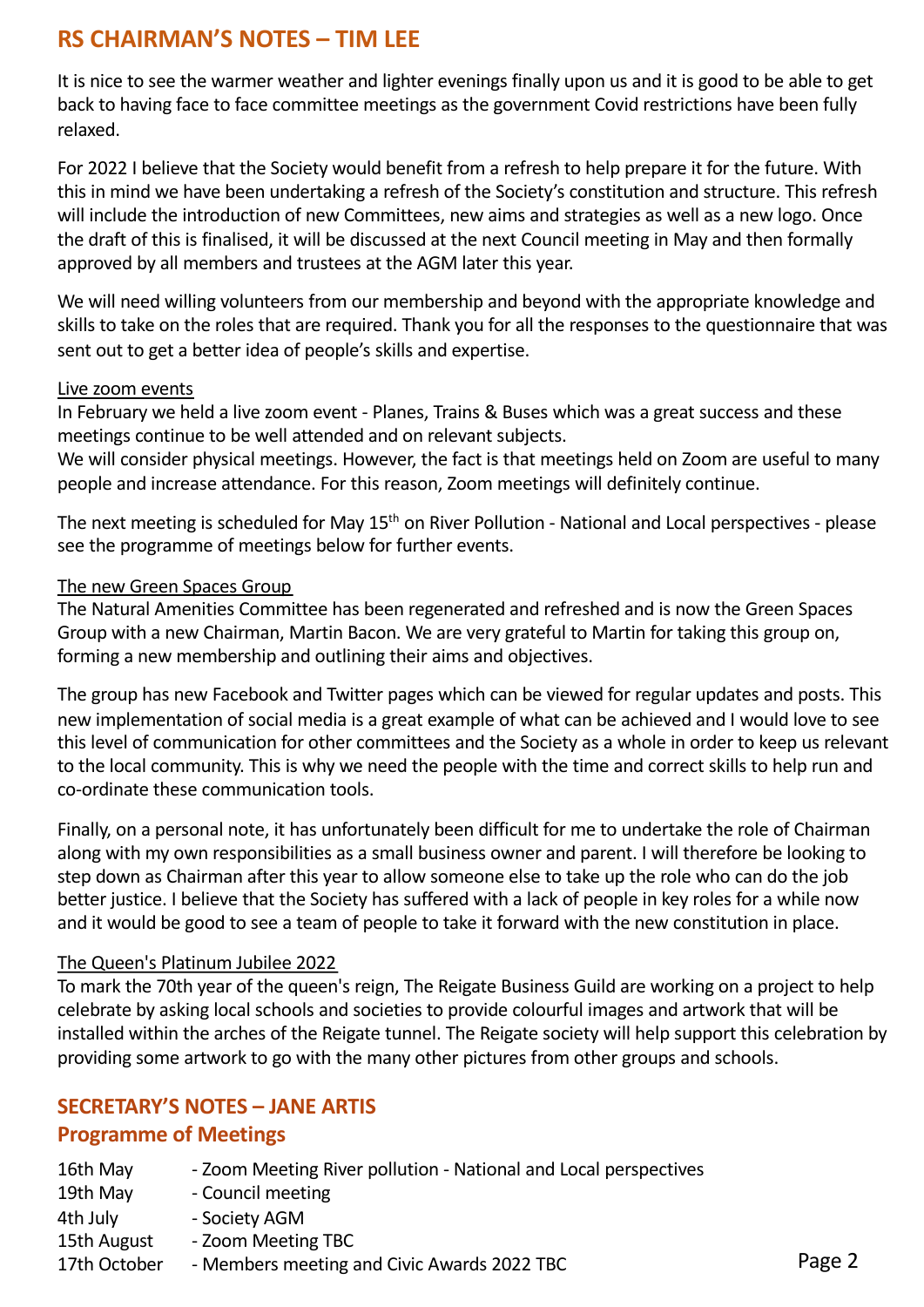## **TREASURER'S NOTES – ROBERT BOGIN**

We have completed the year 2021-2022 and net income was £1833 with Society funds at £12570. The accounts have not yet been inspected. Costs in the year included £648 to remove and transport the damaged statue in Priory Park. This is beyond economic repair and a replacement plaque is planned as the cost of commissioning a new statue would be prohibitive. Subscriptions received in 2021-2022 were £273 more than the previous year.

# **REGISTRAR'S NOTES –ROBERT BOGIN**

Number of members stands at 461 comprising 148 single memberships, 142 family memberships, 21 corporate and 7 others. Thus total of 318 memberships. So far, 47 members (35 memberships) have not paid their subs for 2021-2022. Final reminders will be sent out and if renewals are not received by 30th June their memberships will cease. We have had 28 new members (19 memberships) since April 2021. Of the 318 memberships, 223 receive their Newsletters by email and 95 by post.

# **COMMITTEE REPORTS**

# **ARCHITECTURE AND PLANNING COMMITTEE – TIM LEE**

### The Priory School:

The proposals for Surrey County Council's plans for the new Priory School have now been published in phase one of public consultations. The design team presented these proposals to members of the Reigate Society at a live zoom meeting. The Priory school aim to move in to the new building in 2024. The main concerns raised over the scheme related to the access to the site from Cockshot Hill, the amount of traffic currently and that will be generated, drop off and parking space onsite and off site, pedestrian safety along the pavements of Cockshot Hill and the catchment area of the new school with the location of the existing feeder schools. There will be a second phase of consultations coming soon with a little more detail on the points raised including highways surveys and reports.

With the school moving there is continued concern over the future of the Priory Building once the school has left in 2024. I have recently had a meeting with Cllr Mark Blunt and Cllr Tim Archer who are in tentative meetings with Surrey County Council that hold the 125 year lease on the building as to what they plan to do once the school leaves. As discussed with Mark and Tim, Surrey County Council must be held accountable for the future of the building and encouraged to create a community focussed building which Reigate can viably use and be proud of. We agreed to have further meetings to discuss things further as they progress with Surrey County Council and I have agreed to send them the body of work and ideas for future uses that were generated by members of the Reigate Society and the Architecture and Planning Committee.

### Marketfield Way Development

Reigate and Banstead Borough Council's development in Redhill to deliver a new multi-screen cinema, bowling alley, new restaurants and shops as well as 150 residential private units to rent is due to be completed towards the end of 2022. The Light Cinema company plans to open the new cinema and entertainment venue by Easter 2023. Tesco has also taken up one of the large units on the ground floor. The residential apartments are also being internally fitted out.

### Other key points of interest:

The Pilgrim Brewery was saved after more than 6,000 people signed the petition to keep it on the site that was recently bought by new owners. This is good news for Reigate with the brewery turning 40 years old earlier in the year and is the oldest craft brewery in the south east. The brewery owners have now bought the brewery which was put up for sale along with the estate it sits within by the previous owners. The same state of the state of the Page 3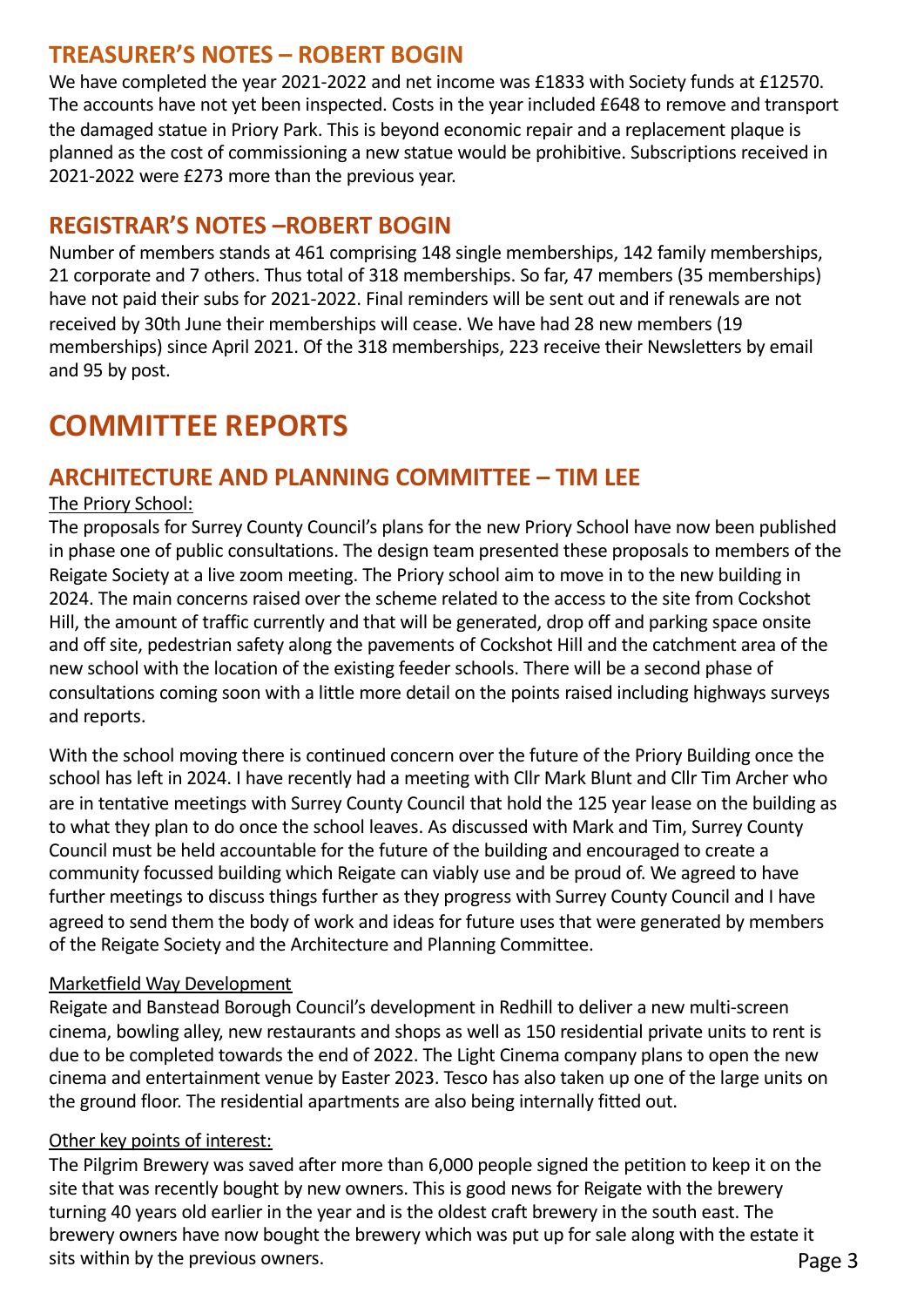# **ARCHITECTURE AND PLANNING COMMITTEE – TIM LEE (CONTINUED)**

### Other key points of interest: (continued)

The Angel pub development seems to be slowly progressing with further work being done to the new building on the site. Progress is still slow however and work to the Angel pub building itself seems to have stalled completely, at least externally. The concern remains over the condition of the pub building which needs urgent refurbishment to keep it water tight and structurally sound.

We are hopeful that the Civic Awards 2022 will be able to go ahead this year and we continue to work on a review of the judging criteria, however there is a severe lack of nominations of projects or completed buildings and due to this we may roll the awards over until the following year. I would like to again call on members who know of any completed projects in the last couple of years that they feel would be worthy of recognition, please come forward.

APC Committee meetings are now continuing face to face again and we hope that a room in the Reigate Community Centre attached with the Methodist church will be our new permanent location for meetings going forwards.

# **TRANSPORT COMMITTEE – BRUCE HEALEY**

There is a continued slow growth in road and public transport usage. The biggest change has been the reopening of Gatwick South Terminal. The situation with regard to reinstating a full rush-hour rail timetable is still open to question.

A meeting to discuss Reigate level crossing has been held with Gareth Owen (representing MP Crispin Blunt), County Councillor Victor Lewanski and members of the North Downs Line Community Rail Partnership. The Reigate Society is lobbying for a study into the traffic on the A217 over the level crossing and another for a ball-park costing for a long-term resolution to the level crossing. Cllr Lewanski is trying to arrange a further meeting with Surrey County Council Highways department to further develop this discussion.

Network Rail are still pressing for Reigate Platform 3 although it has been considerably reduced in scope and cost. Our information is that the additional exit onto Rushworth Road has been dropped and the resignalling of the Level Crossing has also been removed from the scope. Network rail are reported to have tightened up the level crossing procedures and estimate that this could save 1-2 minutes per hour. The North Downs Line services are still basically 2 per hour in each direction owing to the ongoing work at Gatwick Airport Station (due to complete in about a year's time) and lack of demand. 3 trains per hour in each direction is expected to be reintroduced at a later date.

The introduction into service of the 4 car class 769 units on the North Downs Line seems as far away as ever. It is not clear whether the problems with the trains can be resolved.

### **WEBSITE AND FACEBOOK**

Most effort has been in implementing changes for the Green Spaces Group. The number of Facebook 'likes' has stabilised at around 588.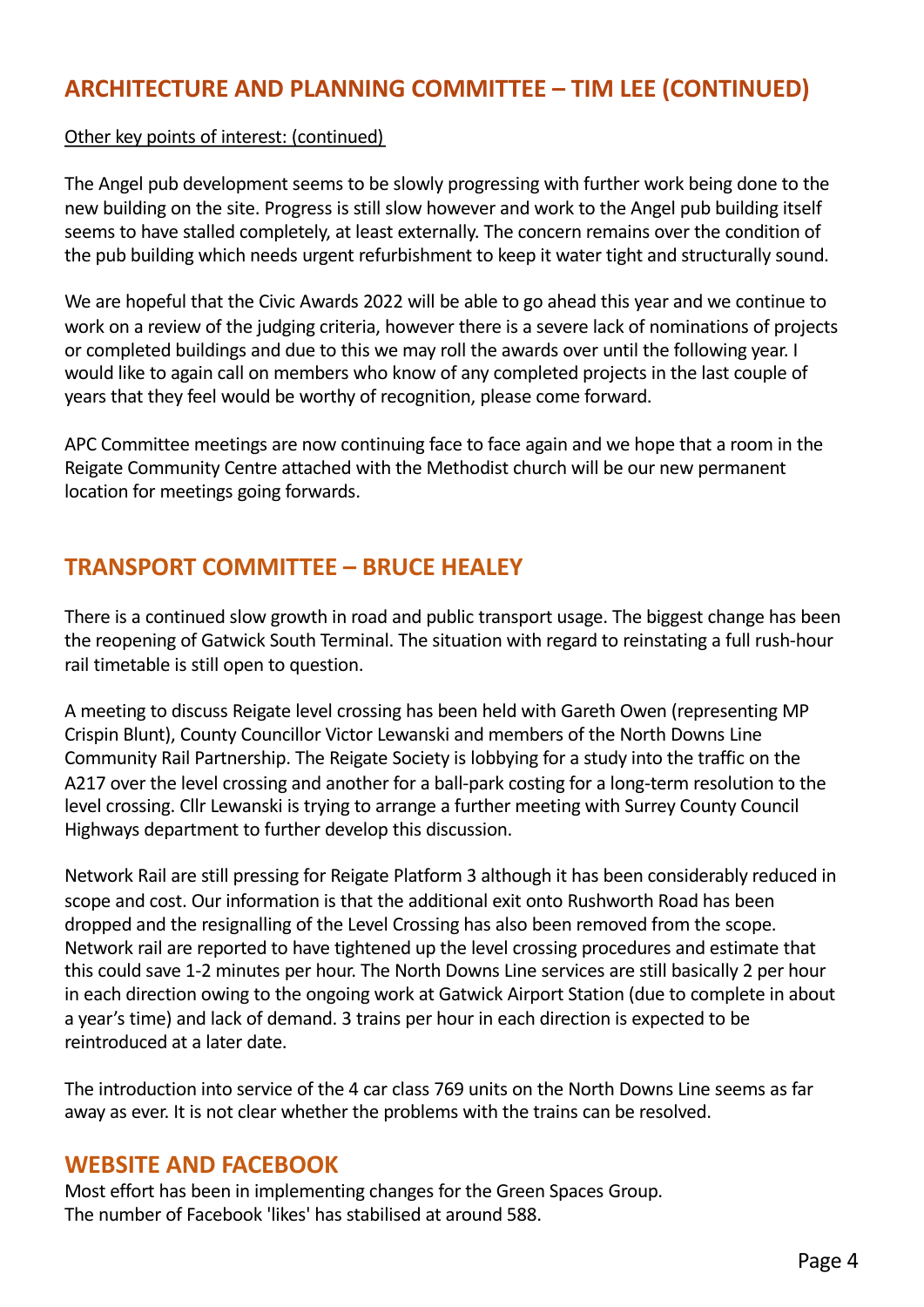# **REDHILL COMMITTEE – PIPPA MARTIN**

On Monday 18th October 2021 the Reigate Society staged an event at the Harlequin theatre: REDHILL – PAST – PRESENT – FUTURE. Being between lockdowns it was extremely well attended. Dr Gerry Moss, long term resident, presented the past with Interesting old images. Helen Neve, landscape architect, showed images of the present and Richard Biggs, Planning Councillor for Horley, talked about the Council's future plans. Nicholas Owen, the Society's President, hosted the meeting and fended questions from the audience. Pippa Martin, Chairman of the Redhill Committee, spoke for a few minutes about the importance of residents caring about the town and environment and her plans for a future Hooper exhibition of paintings and artefacts. The Hooper family were fundamental in the early development of Redhill.

Our first committee meeting of 2022 on Monday 17th January was a telephone conference. It was agreed to campaign to produce evidence to Natural England supporting the addition of an area to the east of Redhill as an Area of Outstanding National Beauty. Steve McKenna and Jonathan Essex printed leaflets with five reasons for the area's inclusion which were delivered to the relevant properties. Various societies and Facebook groups were contacted and committee members made individual submissions to Natural England with reference to rare flora and fauna. Helen Neve, landscape architect, was approached and agreed to research and make a submission.

Andy Nash, Manager of the Belfry Centre, generously agreed to host our first face to face meeting for two years in the Belfry Conference Centre on 28<sup>th</sup> February. Nine members were present and Tim Lee, Chairman of Reigate Society, attended on Zoom link. Andy reported on a further very challenging year in the Belfry. Footfall was beginning to return but some businesses had left including the banks and Topshop. He was confident that with the completion of the Marketfield Way development retail activity will flourish. The increased residential growth in the Redhill centre should encourage activity in shops and restaurants. He stated that the Belfry has adequate parking to service the new development and plans to stay open in the evening.

THE MARKETFIELD WAY DEVELOPMENT. The Borough published progress and plans on the contractor Vinci's hoardings. It states they are on target. The Surrey Mirror reported the new leisure complex is to be called "The Rise" reflecting positive change and the future. The major tenant is "The Light" which will operate a six-screen cinema set to open by Easter next year. There will also be a nine-lane boutique bowling alley and a retro arcade. 135 apartments will be sited on the upper level and there will be a Tesco Express. The council is in discussion with various businesses and restaurants. The Picture House reports sales of 70% of available apartments. The adjacent block is for rented apartments.

There have been discussions on the various government 'balanced network proposals' for transport. The committee suggested changing double yellow lines to red would relieve congestion near the station roundabout and bus station. On Friday 11<sup>th</sup> February SCC staged an Engagement Survey in the Belfry on a transport plan for Surrey 2022-2032 – one of 22 in Surrey – on reducing carbon emissio[ns. surreytransportplan@surreycc.gov.u](mailto:surreytransportplan@surreycc.gov.uk)k

Proposals for attractive planting on the station roundabout and the possibility of sculpture were again discussed. The trees and shrubs planted in front of the Picture House were dug up as the Council objected to them being planted above the road. There has now been replanting. There have been attractive planters but there need to be more trees to combat pollution.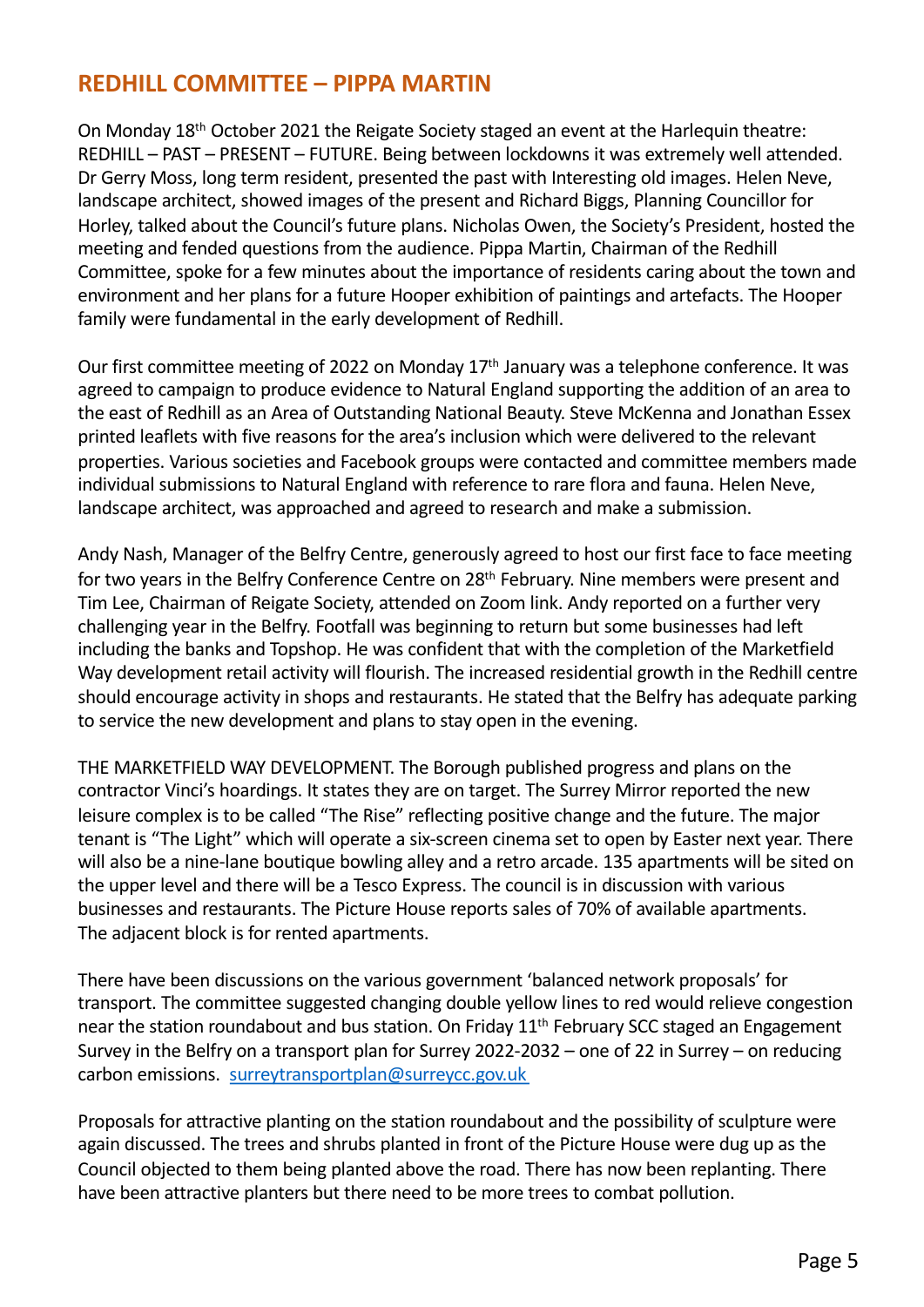# **REDHILL COMMITTEE – PIPPA MARTIN (CONTINUED)**

Since Covid there are many unoccupied buildings and together with the major construction works Redhill is looking extremely shabby. The litter is appalling. Kerry's popular greengrocery stall has gone. She has relocated to Guildford. Her stall and the flower stall run by Chris were the attractive heart of Redhill market. Chris has relocated to Epsom.

The Salvation Army Citadel is still unsold. It has been designated as a building for community use and there have been eight offers none of which the developer has accepted.

Before Covid the Belfry proposed the planting of a Ginko Biloba, a friendship tree, in the sports ground of Reigate Priory at the apex of the cricket, tennis and bowls clubs. The re-opening of clubs after Covid and the Queen's Jubilee make an appropriate gift from Redhill to Reigate.

A Redhill Museum was proposed. Redhill has a fascinating history and many excellent books have been written. The importance of a town's heritage, the story of its people gives a town its sense of place and belonging. As a civic society we should support this proposal. A possible venue could be the Harlequin. Owned by the Borough its role will be challenged by the opening of the multiplex. It is a fine theatre but its events are poorly advertised and booking can be difficult.

It was felt that Redhill Committee should have a more defined role with a constitution.

# **GREEN SPACES GROUP – MARTIN BACON**

The Natural Amenities Committee was resurrected in late January after two or more years of inactivity. There are four members at present. We are seeking a specialist in nature conservation and a person to help with liaison with local active groups and our campaigns. We meet every four to five weeks.

The former Committee is now called the Green Spaces Group with new objectives, a digital presence on Facebook, Twitter and hopefully Instagram and a manifesto for action. This has been sent to all the Borough and County Councillors in Reigate, Redhill and Merstham and also candidates standing for election. The manifesto has been distributed to all Society members and we are grateful to all those who helped us put the action points together.

Our first zoom event is being held on 16th May. It concerns river pollution in the River Mole with two excellent speakers giving perspectives from both the national and local level respectively. You will be shocked by what you hear!

For updates, please follow and like GSG on: [https://www.facebook.com/GSGReigateSocie](https://www.facebook.com/GSGReigateSociety)ty [https://twitter.com/GSGReigateS](https://twitter.com/GSGReigateSoc)oc [https://www.reigatesociety.org.uk/about/na.ph](https://www.reigatesociety.org.uk/about/na.php)p

Zoom Event Monday May 15<sup>th</sup> 7.15 for 7.30

[RIVER POLLUTION -](https://us02web.zoom.us/j/87304422263?pwd=ZWhCdDNNOVBOSXBJOEdHU0FrMVBBQT09) ZOOM LINK

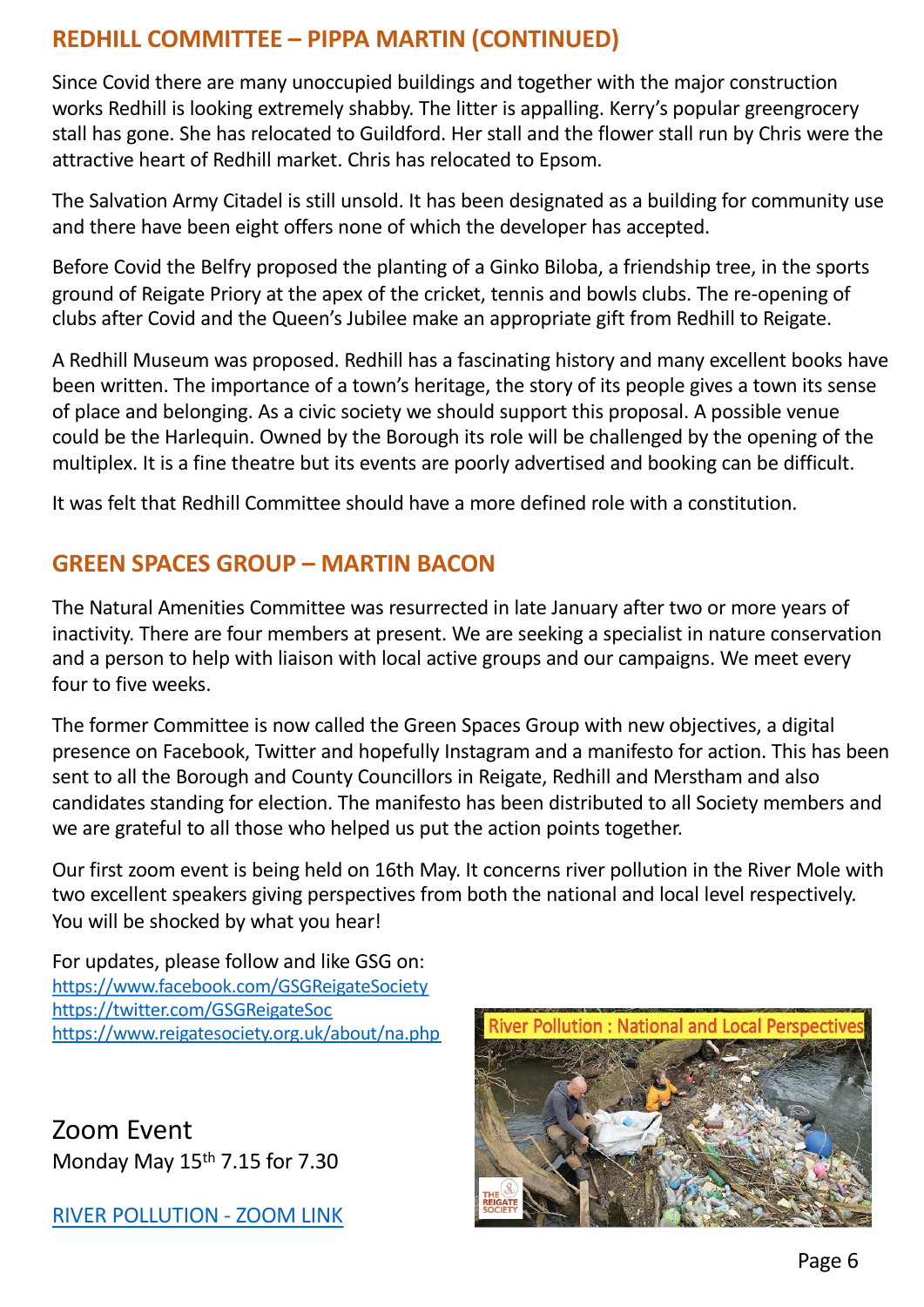# CORPORATE MEMBERS

## All phone numbers prefixed 01737 and addresses Reigate unless otherwise stated.

**Adam's Gallery and School School School School School School School School School School School School School School School School School School School School School School School School School School School School School** https://www.adamsgallery.co.uk/ http://www.adamsgallery.co.uk/ http://www.<br>42a High Street 42a High Street. Reigate, RH2 9AT Reigate, RH2 7RL Art Gallery Junior school<br>1737 225 677 01737 245 06

https://www.crowwatkin.co.uk/ http://www.raa-school.co.uk/ 14 Bell Street, Gatton Park, Reigate, RH2 7BE Reigate, RH2 0TW Independent estate agents, surveyors & valuers.<br>
01737 245 886<br>
01737 649 050 01737 245 886

**Dunottar School Sawkings Harper Architects Ltd**<br>http://www.dunottar.surrey.sch.uk/ **Same Architects Harper Architects Ltd** https://www.sawkingsharper.com/ http://www.dunottar.surrey.sch.uk/ https://www.<br>https://www.dunottar.surrey.sch.uk/ https://www.sawkingsharper.com/ High Trees Road. Reigate, RH2 7EL Betchworth RH3 7BY Secondary school extends the chartered Architects of Chartered Architects 01737 761 945 01737 845 580

London Road, East of the Control of the Control of the Control of the Control of the Control of the Control of<br>
22 Howard Road, Gatton Point, Control of the Control of the Control of the Control of the Control of the Contr Redhill, Reigate, RH1 2JX Chartered Architects Further education college **120 aproximation** college 120 approximation of the 01737 210 457 01737 772 611

http://franchiseaccounting.co.uk/ 48 Nutfield Road, and the set of the control of the Reigate, RH2 0SA Nerstham. Reigate, RH2 0SA Nerstham, Reigate, RH2 0SA

http://www.micklefieldschool.co.uk/ http://www.stentor-music.com/ 10 Somers Road, Albert Road North, Reigate, RH2 9EZ<br>Independent co-ed preparatory school for ages 2½ to 11. Manufacturers and distributors of musical instruments. Independent co-ed preparatory school for ages  $2\frac{1}{2}$  to 11. 01737 242 615 01737 240 226

http://www.raynerscommercial.com/ http://www.stonemanfunerals.co.uk/<br>14a Bell Street. http://www.stonemanfunerals.co.uk/ Reigate, RH2 7BG<br>Chartered Surveyors and Commercial Property Agents. The redhill, RH1 6AZ<br>Funeral directors & memorial craftsmen. Chartered Surveyors and Commercial Property Agents. 01737 222 835 01737 763 456

10 Somers Road, 40 West Street, Reigate, RH2 9DU Reigate, RH2 9BT Architecture & sustainability. The state of the Solicitors. 01737 243 540 01737 221 212

### **Reigate Grammar School White & Sons**

https://www.reigategrammar.org/ http://www.whiteandsons.co.uk/ Reigate Road, 24 High Street, 24 High Street, 24 High Street, 24 High Street, 29 High Street, 2005 Reigate, RH2 0QS<br>Grammar School. 01737 222 231

# **Reigate Heath Golf Club WS Planning & Architecture** http://www.reigateheathgolfclub.co.uk/ http://www.wspa.co.uk/

Reigate, RH2 8OR

### **Reigate Priory Cricket Club**

http://www.reigatepriorycc.co.uk/ Park Lane, Reigate, RH2 8JX Cricket club with senior & junior sections. 01737 244 477 **Page 7** 

01737 245 065

### **Crow Watkin Royal Alexandra & Albert School**

### **East Surrey College Skin Architects A112**

http://www.esc.ac.uk/ http://www.skin-architects.co.uk/ Reigate, RH2 7JE

### **Stanton Construction**

**Franchise Accounting Services Ltd** http://www.stantonconstruction.co.uk/<br>http://franchiseaccounting.co.uk/ **http://franchiseaccounting.co.uk/** 1 Castlefield Road. Development & construction service to Accountancy. the health industry, public & commercial sectors. 01737 227 430

### **Micklefield School Stentor Music Co. Ltd.**

### **Rayners Commercial Stoneman Funeral Service**

Doran Court, Reigate Road,<br>Redhill.RH1 6AZ

### **Reigate Architects TWM Solicitors LLP**

http://www.reigatearchitects.co.uk/ http://www.twmsolicitors.com/

Independent estate agents, surveyors & valuers.<br>01737 222 600

Reigate Heath, 5 Pool House, Bancroft Road, 1996) Exercise Services and Services Services Services (Services S<br>
Reigate, RH2 8QR 01737 226 793 Chartered Town Planners and Chartered Architects. 01737 949 872